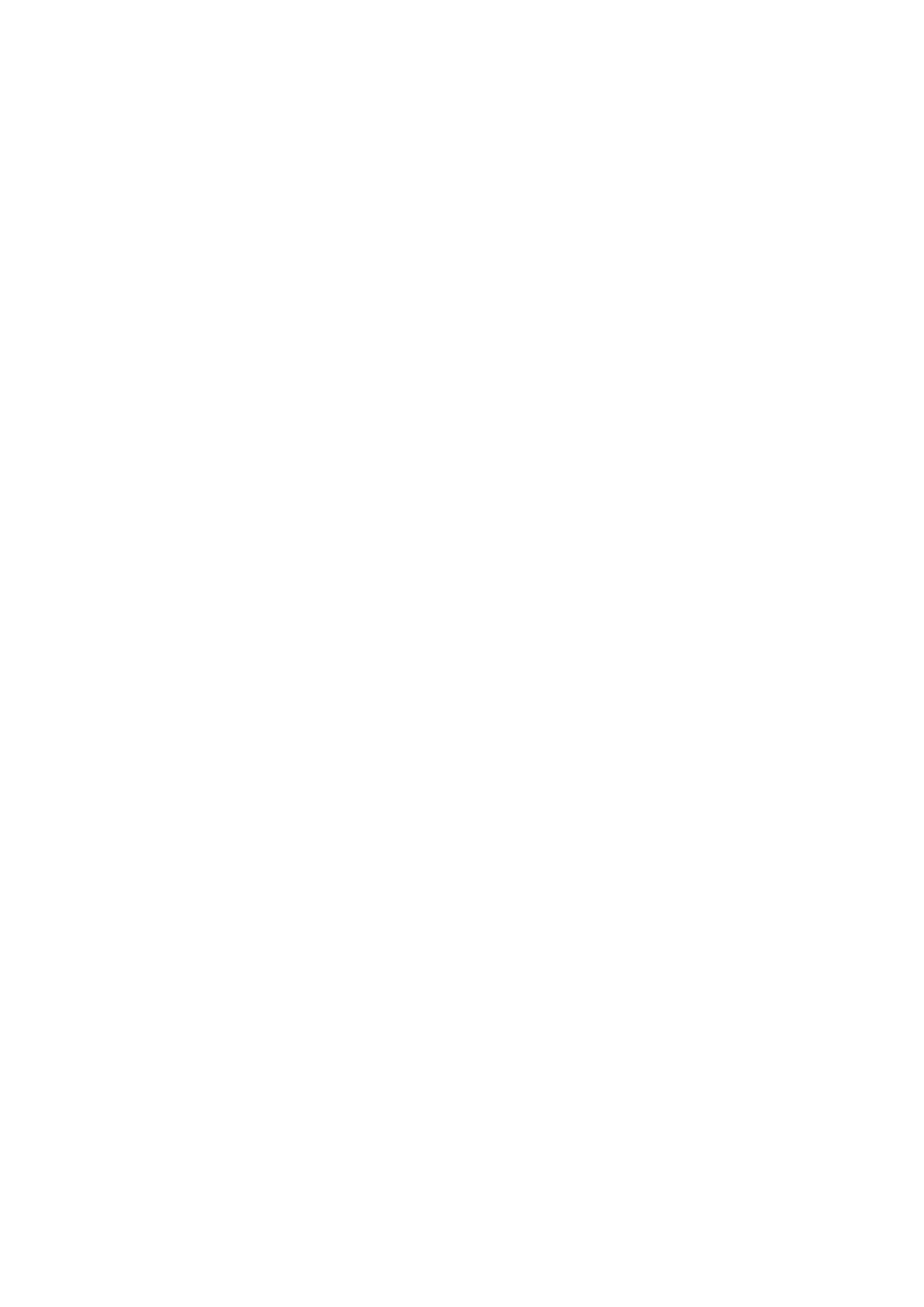

# **NORTHERN TERRITORY OF AUSTRALIA** \_\_\_\_\_\_\_\_\_\_\_\_\_\_\_\_\_\_\_\_

#### **Act No. 38 of 2014** \_\_\_\_\_\_\_\_\_\_\_\_\_\_\_\_\_\_\_\_

An Act to make miscellaneous minor amendments to various laws

[*Assented to 13 November 2014*] [*Second reading 28 August 2014*]

### **The Legislative Assembly of the Northern Territory enacts as follows:**

<span id="page-2-0"></span>

| 1              | <b>Short title</b>                                          |
|----------------|-------------------------------------------------------------|
|                | This Act may be cited as the Statute Law Revision Act 2014. |
| $\overline{2}$ | <b>Amendment of laws</b>                                    |
|                | Schedule 1 amends the laws mentioned in it.                 |
| 3              | <b>Repeal of laws</b>                                       |
|                | The laws specified in Schedule 2 are repealed.              |
| 4              | <b>Expiry of Act</b>                                        |
|                | This Act expires on the day after it commences.             |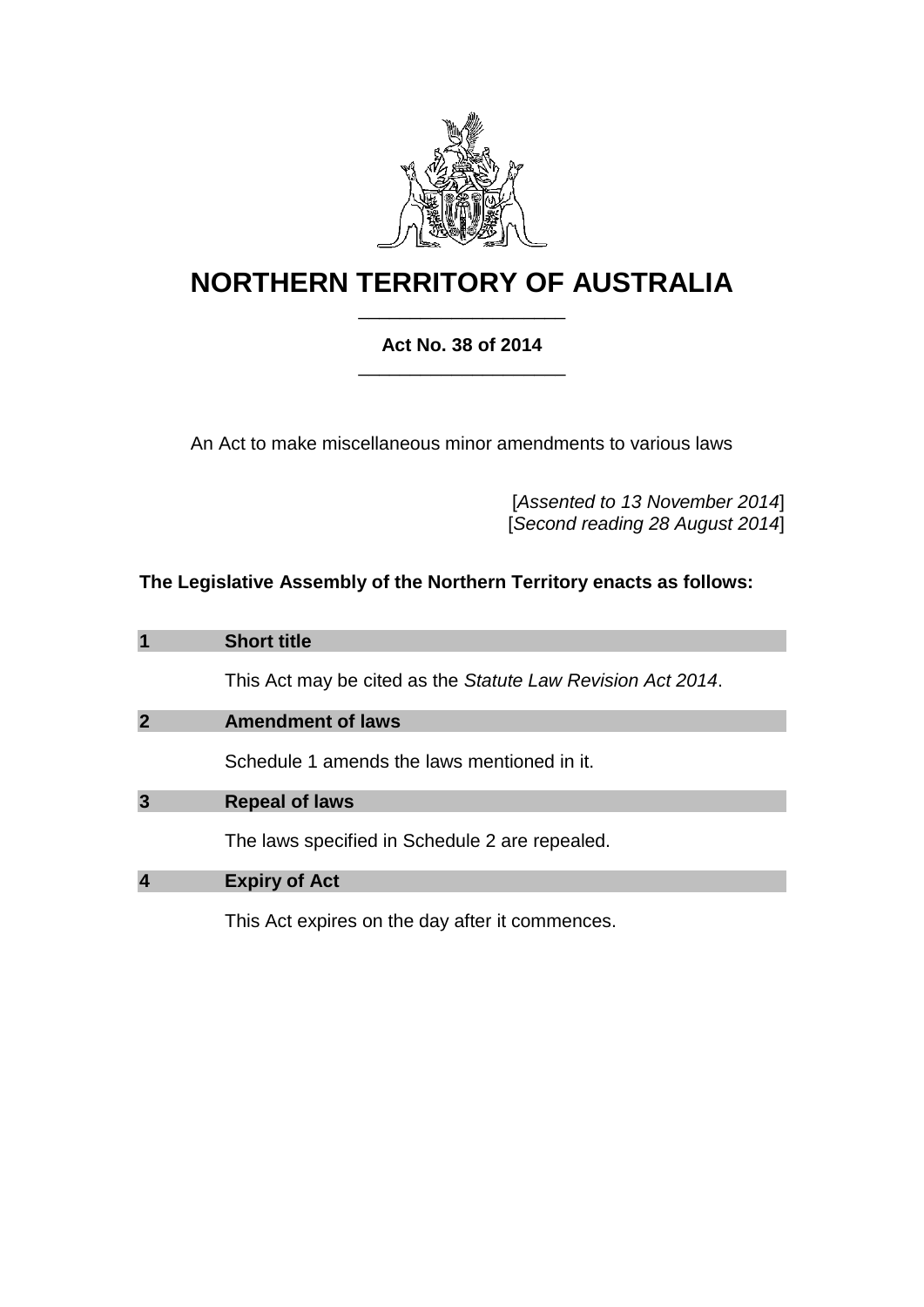# **Schedule 1 Amendment of laws**

|                                                                      |                                                                                                  | section 2                                                                                                                                                                                    |
|----------------------------------------------------------------------|--------------------------------------------------------------------------------------------------|----------------------------------------------------------------------------------------------------------------------------------------------------------------------------------------------|
| Provision                                                            | Amendment                                                                                        |                                                                                                                                                                                              |
|                                                                      | omit                                                                                             | insert                                                                                                                                                                                       |
| <b>Administration and Probate Act</b>                                |                                                                                                  |                                                                                                                                                                                              |
| section 63, heading                                                  | interstate                                                                                       | intestate                                                                                                                                                                                    |
| Schedule 6, Part IV,                                                 | interstate                                                                                       | intestate                                                                                                                                                                                    |
| item 4                                                               | bedeemed                                                                                         | be deemed                                                                                                                                                                                    |
| <b>Adult Guardianship Act</b>                                        |                                                                                                  |                                                                                                                                                                                              |
| section 14(3), after<br>"relative of"                                |                                                                                                  | , or                                                                                                                                                                                         |
| <b>Advance Personal Planning Act</b>                                 |                                                                                                  |                                                                                                                                                                                              |
| section $78(2)(a)$                                                   | or $(2)$                                                                                         | or $(1A)$                                                                                                                                                                                    |
| <b>Advance Personal Planning Regulations</b>                         |                                                                                                  |                                                                                                                                                                                              |
| regulation $3(2)$ ,<br>definition accountant,<br>after paragraph (b) |                                                                                                  | (ba) a member of the<br><b>Institute of Public</b><br><b>Accountants ACN</b><br>004 130 643 who<br>holds a current<br>Certificate of<br>Professional<br>Practice issued by<br>the Institute; |
| <b>Associations Act</b>                                              |                                                                                                  |                                                                                                                                                                                              |
| section $63(1)$                                                      | , other than an<br>association for which a<br>declaration under<br>section 102 has been<br>made, |                                                                                                                                                                                              |

### *Associations Regulations*

| regulation 16 | whole regulation |
|---------------|------------------|
|               |                  |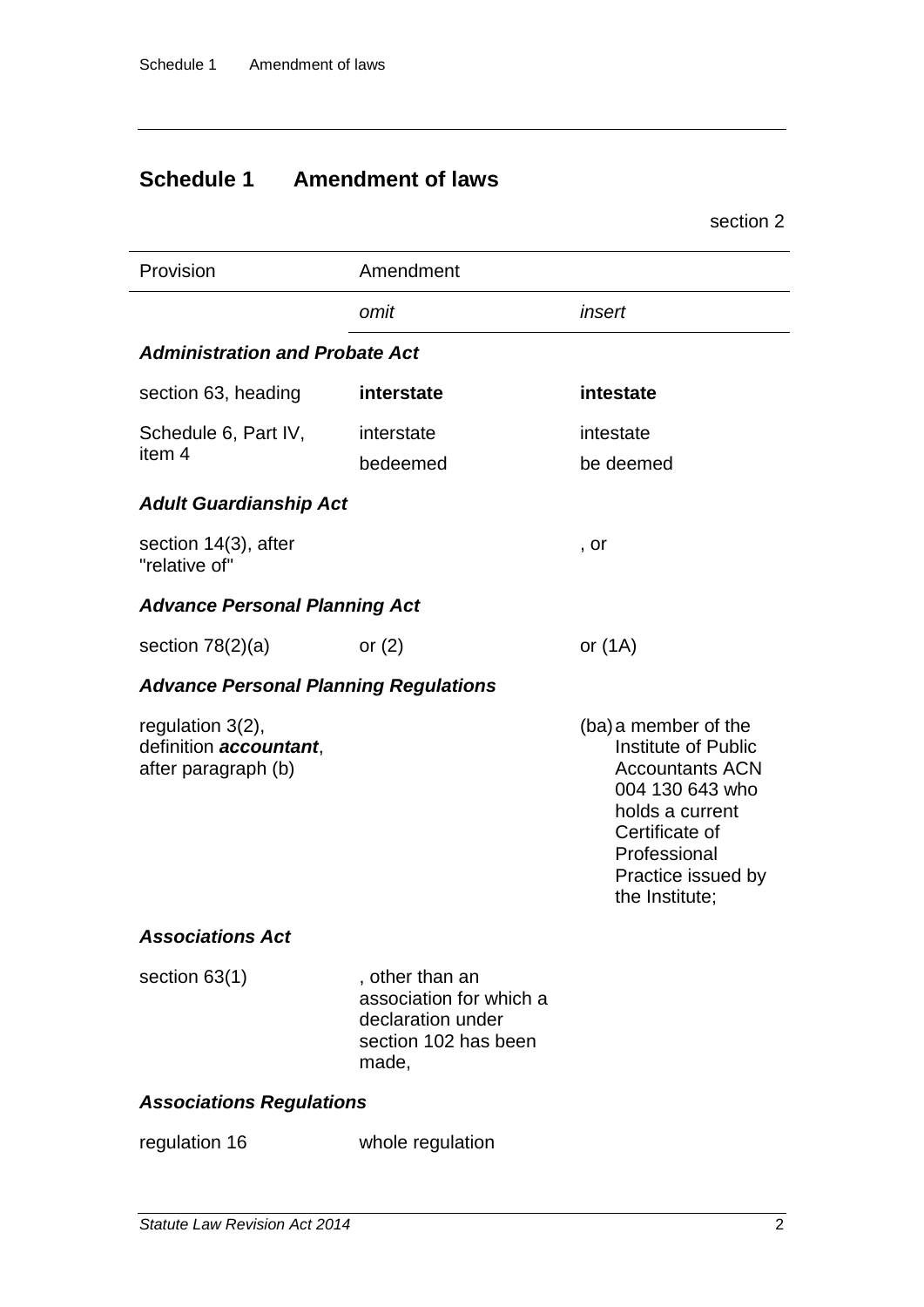# *Building (RBI and Fidelity Fund Schemes) Regulations*

| regulation 62(1), before<br>"following"                                        |                                                                                        | the                                                                                                                                                                                   |
|--------------------------------------------------------------------------------|----------------------------------------------------------------------------------------|---------------------------------------------------------------------------------------------------------------------------------------------------------------------------------------|
| <b>Building Regulations</b>                                                    |                                                                                        |                                                                                                                                                                                       |
| regulation $39C(3)$ ,<br>definition <b>accountant</b> ,<br>after paragraph (b) |                                                                                        | (ba) a member of the<br>Institute of Public<br><b>Accountants ACN</b><br>004 130 643 who<br>holds a current<br>Certificate of<br>Professional<br>Practice issued by<br>the Institute; |
| <b>Bushfires Act</b>                                                           |                                                                                        |                                                                                                                                                                                       |
| section 5(1), definition<br><b>Director</b>                                    | whole definition                                                                       |                                                                                                                                                                                       |
| section 47(1), (2), (3C)<br>and $(4)$                                          | <b>Director</b><br>(all references)                                                    | <b>Chief Executive Officer</b>                                                                                                                                                        |
| <b>Bushfires Regulations</b>                                                   |                                                                                        |                                                                                                                                                                                       |
| regulation $8(2)$ and $(3)$                                                    | <b>Director</b>                                                                        | <b>Chief Executive Officer</b>                                                                                                                                                        |
| Schedule 1,<br>Forms 1 to 4                                                    | Director of Parks and<br>Wildlife<br>(all references)                                  | <b>Chief Executive Officer</b>                                                                                                                                                        |
| Schedule 1,<br>Forms 1 and 2                                                   | Director intends                                                                       | <b>Chief Executive Officer</b><br>intends                                                                                                                                             |
| <b>Carers Recognition Act</b>                                                  |                                                                                        |                                                                                                                                                                                       |
| section $5(3)(b)$                                                              | has been placed in the<br>care of that person<br>under the Community<br>Welfare Act or | is in the person's care<br>under                                                                                                                                                      |
| <b>Commercial and Private Agents Licensing Act</b>                             |                                                                                        |                                                                                                                                                                                       |
| section 20, heading                                                            | <b>Court may order</b>                                                                 | <b>Commissioner may</b><br>require                                                                                                                                                    |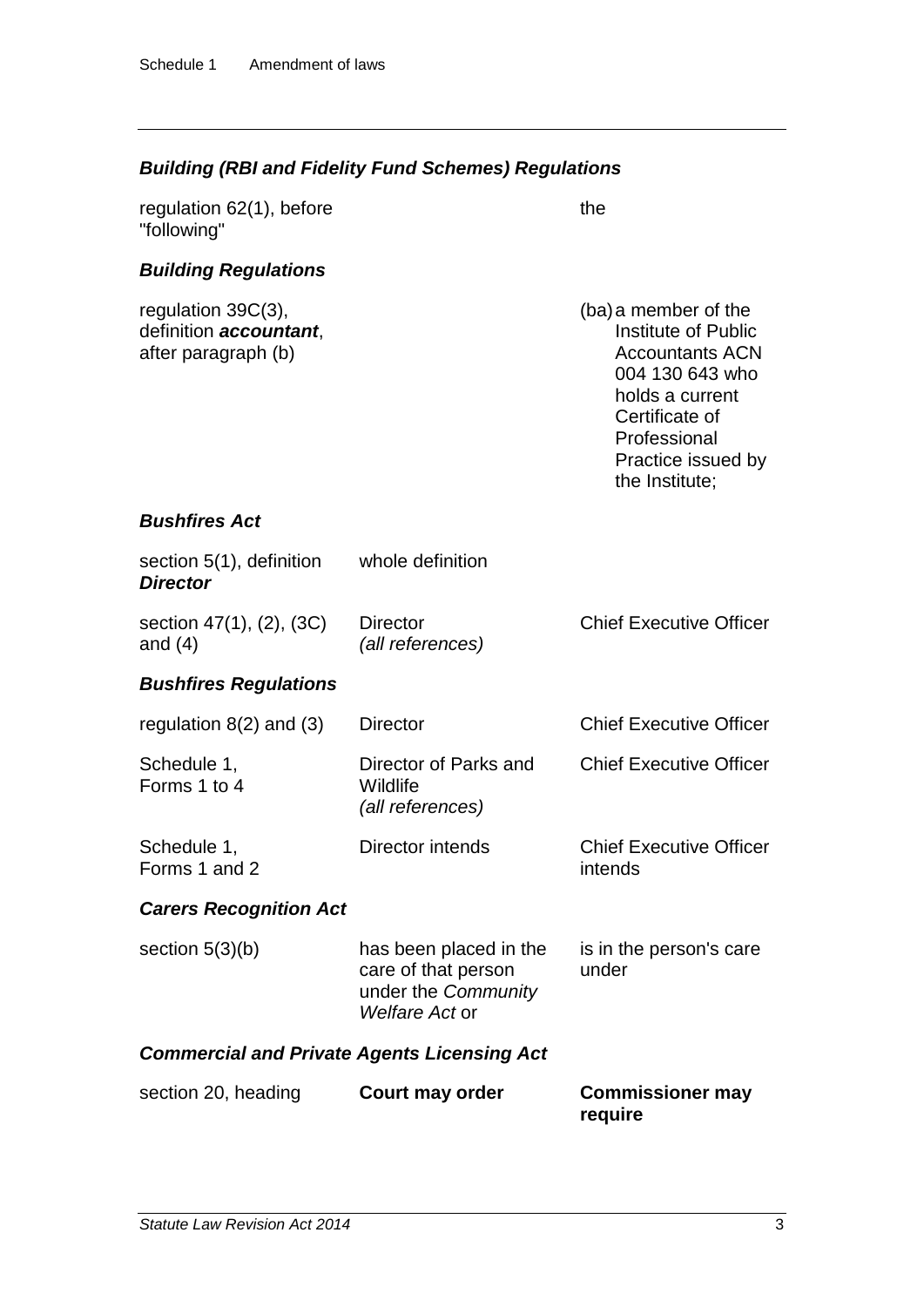| sections 29(6), 30(2),<br>33(1A) and 46B                 | Where                                                                                               | lf                                                                                                                                                                                                           |
|----------------------------------------------------------|-----------------------------------------------------------------------------------------------------|--------------------------------------------------------------------------------------------------------------------------------------------------------------------------------------------------------------|
| <b>Commercial Passenger (Road) Transport Act</b>         |                                                                                                     |                                                                                                                                                                                                              |
| section 87(b)                                            | affect                                                                                              | effect                                                                                                                                                                                                       |
|                                                          | <b>Construction Contracts (Security of Payments) Act</b>                                            |                                                                                                                                                                                                              |
| section $8(a)$                                           | whole paragraph                                                                                     | (a) a payment claim has<br>been made under a<br>contract and either:                                                                                                                                         |
|                                                          |                                                                                                     | (i) the claim has<br>been rejected or<br>wholly or partly<br>disputed; or                                                                                                                                    |
|                                                          |                                                                                                     | (ii) when the amount<br>claimed is due to<br>be paid, the<br>amount has not<br>been paid in full;<br>or                                                                                                      |
| <b>Crimes at Sea Act</b>                                 |                                                                                                     |                                                                                                                                                                                                              |
| Schedule, clause 14(1),<br>$(2)(a)$ , $(3)$ and $(4)(a)$ | Schedule 2 to the<br>Petroleum (Submerged<br>Lands) Act 1967<br>(Commonwealth)                      | Schedule 1 to the<br><b>Offshore Petroleum and</b><br>Greenhouse Gas<br>Storage Act 2006 (Cth)                                                                                                               |
| Schedule,<br>clause $14(2)(b)$                           | subsection (7) of<br>section 5A of the<br>Petroleum (Submerged<br>Lands) Act 1967<br>(Commonwealth) | section $8(2)$ of the<br><b>Offshore Petroleum and</b><br>Greenhouse Gas<br>Storage Act 2006 (Cth)                                                                                                           |
| Schedule,<br>clause $14(3)(b)$ and<br>(4)(a)(ii)         | Area A of the Zone of<br>Cooperation                                                                | the Joint Petroleum<br>Development Area                                                                                                                                                                      |
| Schedule,<br>clause $14(4)(b)$                           | all words from<br>"adjacent" to<br>"(Commonwealth))"                                                | offshore area for the<br><b>Territory of Ashmore</b><br>and Cartier Islands<br>(within the meaning of<br>section $8(1)$ of the<br><b>Offshore Petroleum and</b><br>Greenhouse Gas<br>Storage Act 2006 (Cth)) |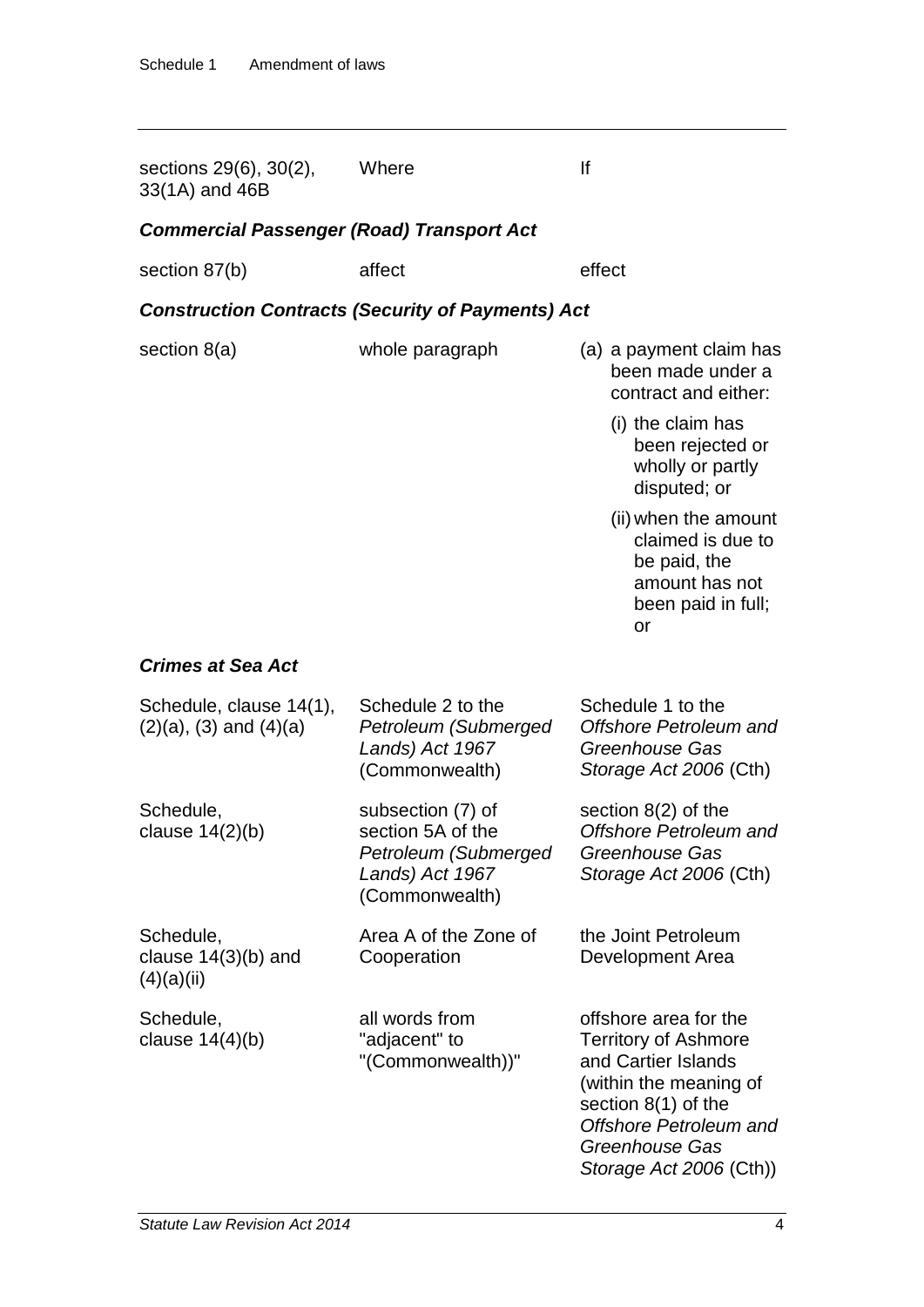| Schedule,<br>clause $14(4)(c)$             | $(a)$ and                            | $(a)$ and $(b)$ .                                                                                                                                                                                                                                                                                                                       |
|--------------------------------------------|--------------------------------------|-----------------------------------------------------------------------------------------------------------------------------------------------------------------------------------------------------------------------------------------------------------------------------------------------------------------------------------------|
| Schedule, after<br>clause $14(5)$          |                                      | (6) A reference in this<br>clause to the area<br>described in<br>Schedule 1 to the<br><b>Offshore Petroleum</b><br>and Greenhouse Gas<br>Storage Act 2006<br>(Cth) in relation to a<br>State or Territory is a<br>reference to the<br>scheduled area for<br>that State or Territory<br>within the meaning<br>given by that<br>Schedule. |
| <b>Cross-border Justice Act</b>            |                                      |                                                                                                                                                                                                                                                                                                                                         |
| section $127(2)(b)$                        | finer                                | fine                                                                                                                                                                                                                                                                                                                                    |
| <b>Darwin Port Corporation Act</b>         |                                      |                                                                                                                                                                                                                                                                                                                                         |
| section $26A(4)$ , penalty<br>provision    | unit                                 | units                                                                                                                                                                                                                                                                                                                                   |
| <b>Director of Public Prosecutions Act</b> |                                      |                                                                                                                                                                                                                                                                                                                                         |
| section $4(5)(b)$                          | employment,                          | employment;                                                                                                                                                                                                                                                                                                                             |
| section 24(1)                              | in in                                | in                                                                                                                                                                                                                                                                                                                                      |
| <b>Disability Services Act</b>             |                                      |                                                                                                                                                                                                                                                                                                                                         |
| section 26                                 | (2) The authorised<br>employee must: | (2A) The authorised<br>employee must:                                                                                                                                                                                                                                                                                                   |
| section $27(1)$                            | officer                              | employee                                                                                                                                                                                                                                                                                                                                |
| section 27(4)                              | person                               | resident                                                                                                                                                                                                                                                                                                                                |
| section $62(3)(b)$ and $(c)$               | community visitor                    | member                                                                                                                                                                                                                                                                                                                                  |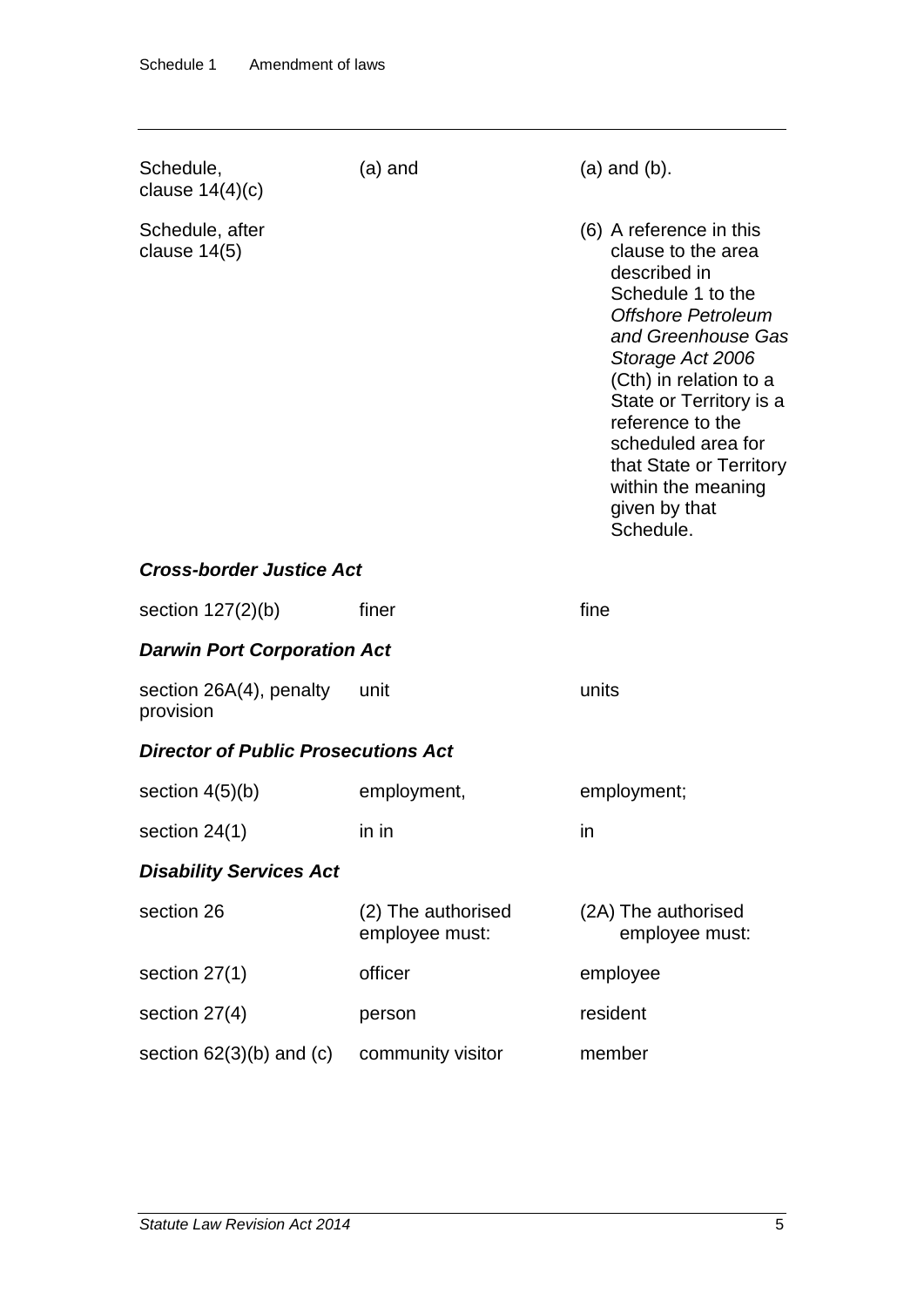# *Education (College and School Councils) Regulations*

| regulation $14(1)(d)(i)$ ,<br>after "Accountants" |                              | , Institute of Public<br><b>Accountants ACN 004</b><br>130 643                                                                                                                               |
|---------------------------------------------------|------------------------------|----------------------------------------------------------------------------------------------------------------------------------------------------------------------------------------------|
| <b>Evidence Act</b>                               |                              |                                                                                                                                                                                              |
| section 62A, heading                              | municipality                 | local government area                                                                                                                                                                        |
| <b>Firearms Regulations</b>                       |                              |                                                                                                                                                                                              |
| Schedule 4, Column 1                              | 62(4)                        | 63(4)                                                                                                                                                                                        |
|                                                   | 14 days                      | 7 days                                                                                                                                                                                       |
|                                                   | 69(2)                        | 69(1)                                                                                                                                                                                        |
| <b>Fisheries Regulations</b>                      |                              |                                                                                                                                                                                              |
| regulation $122A(1)(c)$<br>and $(d)$              | the Fisheries<br>Regulations | these Regulations                                                                                                                                                                            |
| regulation $141J(5)(a)$                           | whole paragraph              | (a) cancel the number<br>of quota units<br>attached to the<br>licence that equals<br>the number of units<br>used; and                                                                        |
| regulation 209A(2)                                | the the                      | the                                                                                                                                                                                          |
| <b>Gaming Machine Act</b>                         |                              |                                                                                                                                                                                              |
| after section $146(1)(b)$                         |                              | (ba) a member of the<br><b>Institute of Public</b><br><b>Accountants ACN</b><br>004 130 643 who<br>holds a current<br>Certificate of<br>Professional<br>Practice issued by<br>the Institute; |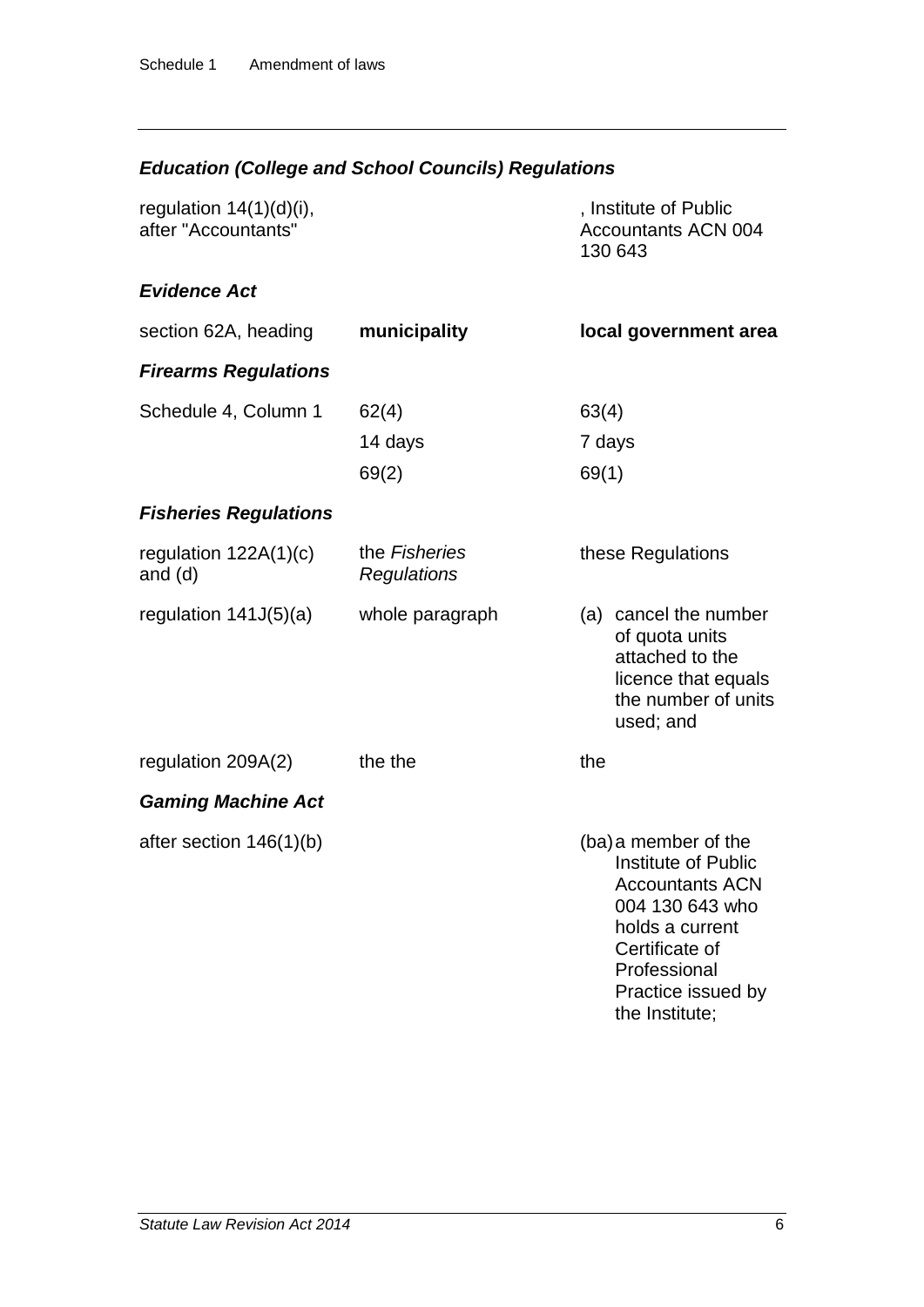# *Gene Technology (Northern Territory) Act*

| section $14(a)$                              | an offence against both                             | both an offence against                                          |
|----------------------------------------------|-----------------------------------------------------|------------------------------------------------------------------|
| section 14(b)                                | that offence under<br>those Commonwealth<br>laws,   | the offence against the<br>Commonwealth gene<br>technology laws; |
| section 14                                   | offence under the                                   | offence against the                                              |
|                                              | <b>Health and Community Services Complaints Act</b> |                                                                  |
| section $52(2)$                              | effect                                              | affect                                                           |
| section $55(1)$                              | 41 and                                              | 41 or                                                            |
| <b>Health Practitioners Act</b>              |                                                     |                                                                  |
| sections 18C(1) and<br>18E(1)                | Schedule 8<br>(all references)                      | Schedule 7                                                       |
| <b>Housing Act</b>                           |                                                     |                                                                  |
| section 18, heading, at<br>the end           |                                                     | (Housing)                                                        |
| section $21(a)$ , $(b)$ , $(c)$<br>and $(d)$ | the Chief Executive<br>Officer (Housing)            | it                                                               |
| section $21(a)$ and $(b)$ ,<br>at the end    |                                                     | and                                                              |
| section $24(1)$                              | to the Chief Executive<br>Officer (Housing)         | to it                                                            |
| section $24(2)$                              | subsection (1)                                      | this section                                                     |
| section $25(1)$                              | Notwithstanding                                     | <b>Despite</b>                                                   |
| section 25(2)                                | shall                                               | must                                                             |
| section $25(2)(a)$ and $(c)$                 | the Chief Executive<br>Officer (Housing)            | it                                                               |
| section $25(2)(a)$ , at the<br>end           |                                                     | and                                                              |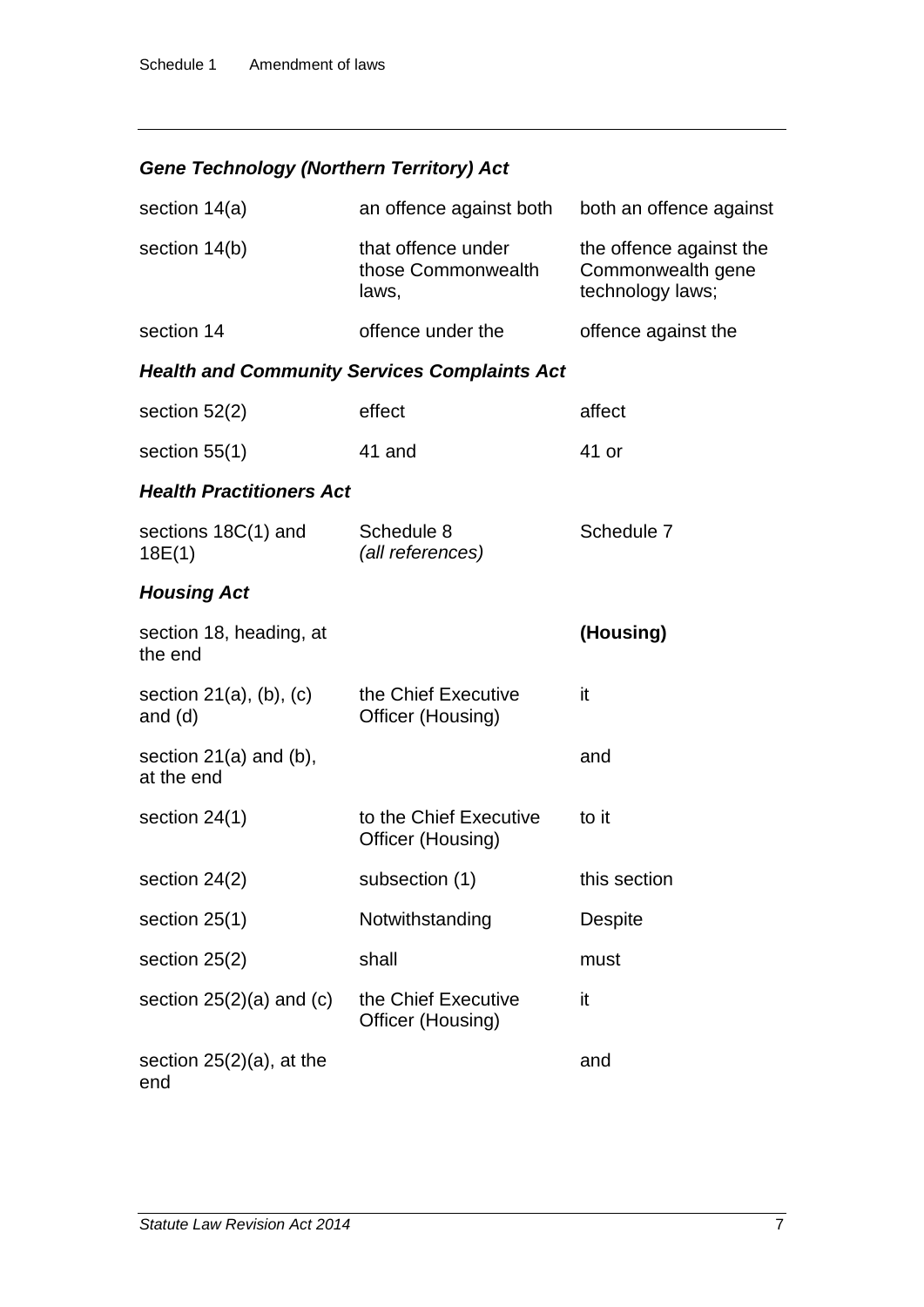#### *Interpretation Act*

section 17 *(in alphabetical order) affidavit* means an affidavit made in accordance with the *Oaths, Affidavits and Declarations Act*.

> *oath* means an oath made in accordance with the *Oaths, Affidavits and Declarations Act*.

#### *Law of Property Act*

| section $48(6)(a)$                                                                              | in stead                     | instead                                                                                                                      |  |
|-------------------------------------------------------------------------------------------------|------------------------------|------------------------------------------------------------------------------------------------------------------------------|--|
| section 79, definition<br>instrument of<br><i>mortgage</i> , after<br>"property under the"      |                              | <b>Geothermal Energy</b><br>Act,                                                                                             |  |
| <b>Legal Profession Act</b>                                                                     |                              |                                                                                                                              |  |
| sections 657(1), 667(1)<br>and $677(1)$ , after<br>"applies"                                    |                              | to                                                                                                                           |  |
| <b>Legal Profession Regulations</b>                                                             |                              |                                                                                                                              |  |
| regulation 80F(b)                                                                               | <b>Community Welfare Act</b> | Care and Protection of<br><b>Children Act</b>                                                                                |  |
| regulation 80F(c)                                                                               | whole paragraph              |                                                                                                                              |  |
| <b>Local Government (Accounting) Regulations</b>                                                |                              |                                                                                                                              |  |
| regulation $5(2)(b)$                                                                            | <b>ICA/CPA</b>               | the Institute of<br><b>Chartered Accountants,</b><br>the Institute of Public<br><b>Accountants ACN 004</b><br>130 643 or CPA |  |
| <b>Marine Safety (Domestic Commercial Vessel) (National Uniform</b><br><b>Legislation</b> ) Act |                              |                                                                                                                              |  |
| section 12(a)                                                                                   | an offence against both      | both an offence against                                                                                                      |  |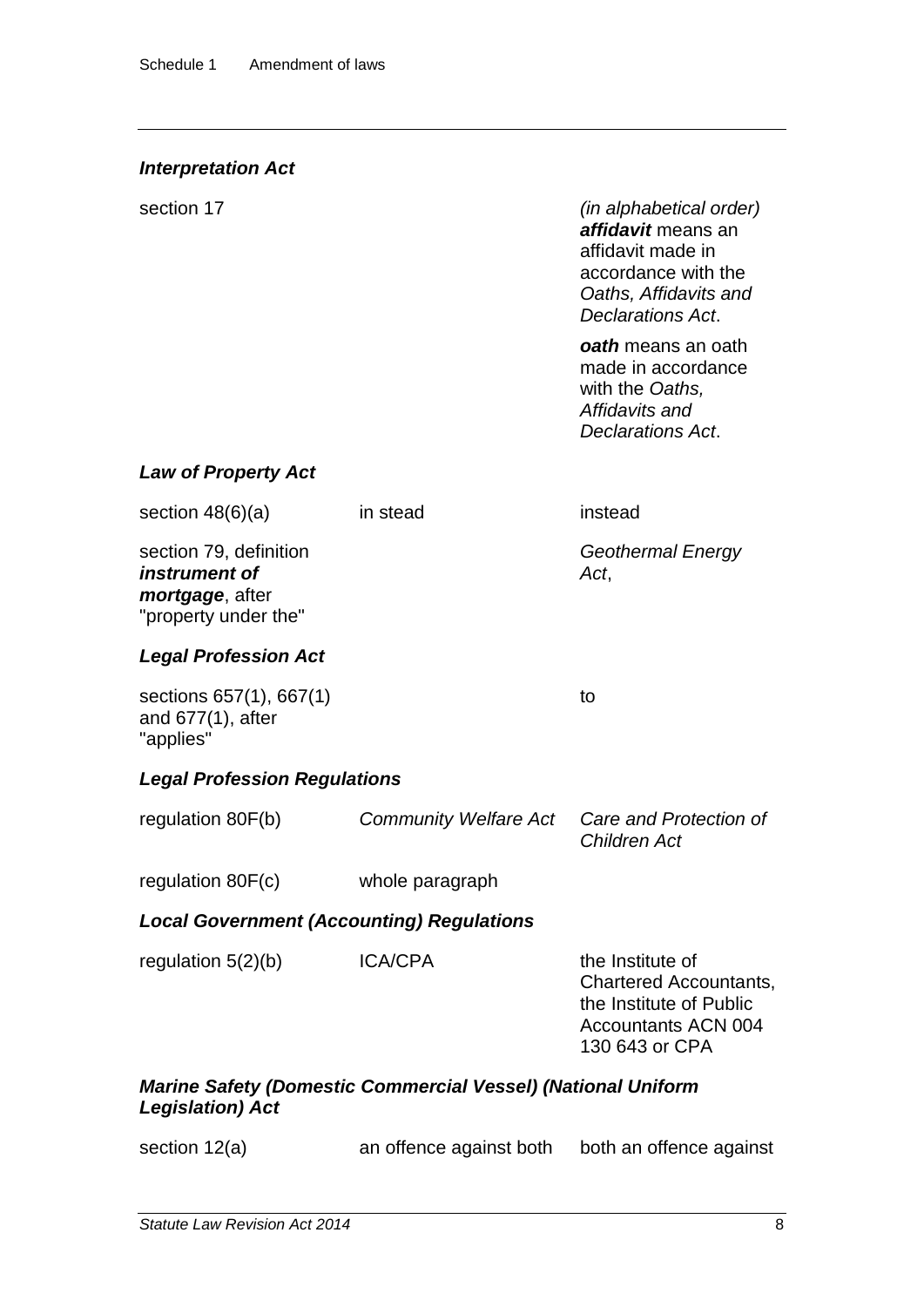| section 12(b)                                                                                                                       | that offence under        | the offence against                                                                         |
|-------------------------------------------------------------------------------------------------------------------------------------|---------------------------|---------------------------------------------------------------------------------------------|
| section 12                                                                                                                          | under                     | against                                                                                     |
| <b>Mental Health and Related Services Act</b>                                                                                       |                           |                                                                                             |
| section $26(6)$ and $(7)(c)$                                                                                                        | authorised person         | authorised officer                                                                          |
| section 26(8), definition<br>authorised person                                                                                      | whole definition          | authorised officer, see<br>section 304(1) of the<br>Care and Protection of<br>Children Act. |
| Part 9, Division 2,<br>heading                                                                                                      | <b>Electro convulsive</b> | Electroconvulsive                                                                           |
| section $66(2)$ , $(4)$ and<br>(6)(a)                                                                                               | electro convulsive        | electroconvulsive                                                                           |
| section 66(7)                                                                                                                       | Electro convulsive        | Electroconvulsive                                                                           |
| sections $67(2)$ , $(3)$ and<br>$(6)(c)$ and $(d)$ , $68(4)(c)$<br>and (d), 69(c), 70(e)<br>and $73(2)(b)$                          | electro convulsive        | electroconvulsive                                                                           |
| <b>Mineral Royalty Act</b>                                                                                                          |                           |                                                                                             |
| section $10(5)(a)$                                                                                                                  | a mineral                 | mineral                                                                                     |
| <b>Misuse of Drugs Act</b>                                                                                                          |                           |                                                                                             |
| section $19K(1)$                                                                                                                    | <b>Public Health Act</b>  | Public and<br><b>Environmental Health</b><br>Act                                            |
| <b>National Gas (Northern Territory) Act</b>                                                                                        |                           |                                                                                             |
| section 9(1), definitions<br>adjacent area of<br>another participating<br>jurisdiction and<br>adjacent area of this<br>jurisdiction | Petroleum Act             | Petroleum and<br>Greenhouse Gas<br>Storage Act                                              |
| sections 17 and 19                                                                                                                  | whole section             |                                                                                             |
| Schedule                                                                                                                            | whole Schedule            |                                                                                             |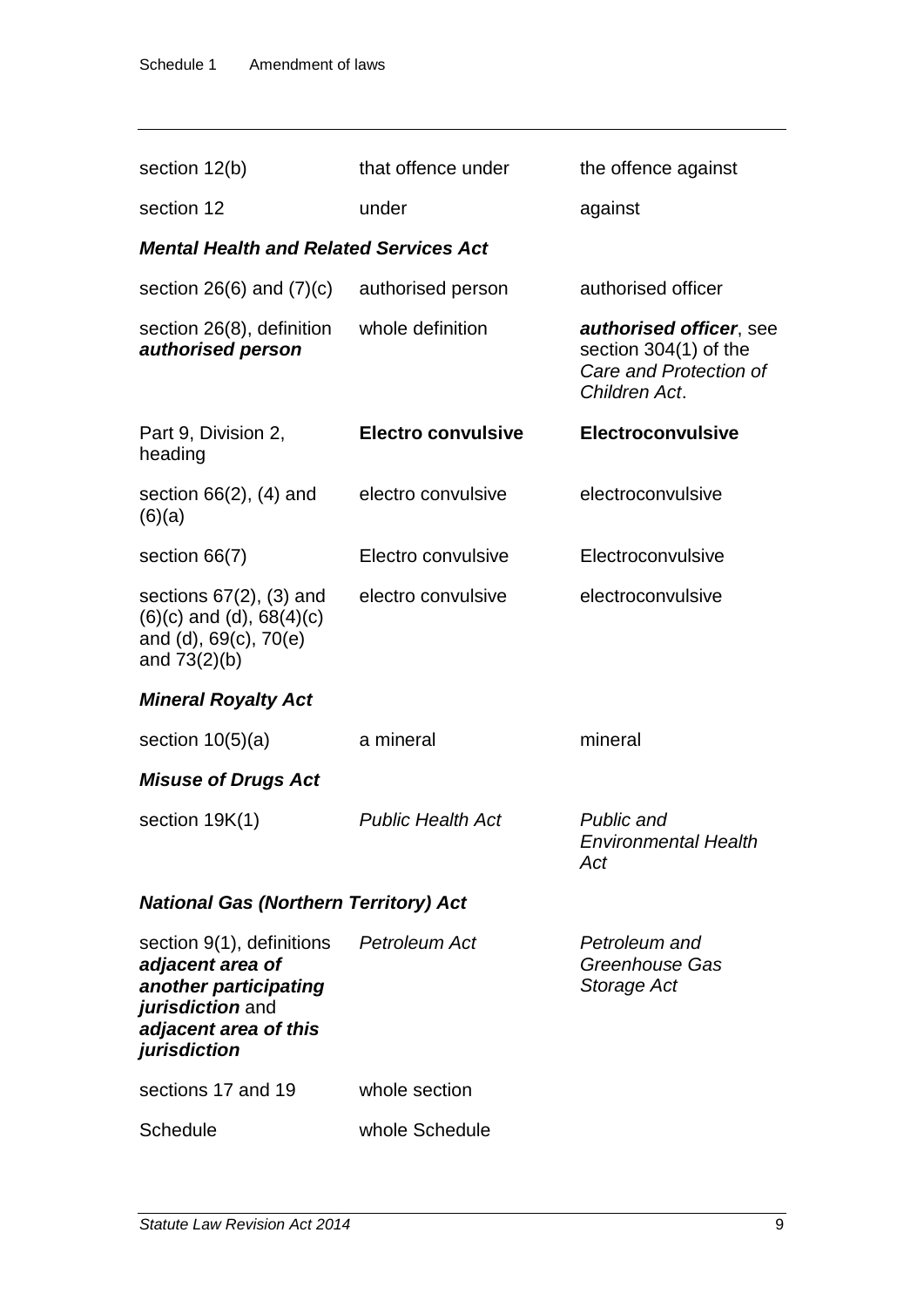# *Northern Territory Environment Protection Authority Act*

| section 29(4)                                        | of a commercially<br>confidential nature           | withheld under<br>subsection (2)                                                               |
|------------------------------------------------------|----------------------------------------------------|------------------------------------------------------------------------------------------------|
| <b>Pastoral Land Act</b>                             |                                                    |                                                                                                |
| section $108(2)$                                     | subparagraphs (i) to (x)<br>of section $109(1)(b)$ | section $109(1)(b)(i)$<br>to $(x)$                                                             |
| <b>Pearl Oyster Culture Industry Management Plan</b> |                                                    |                                                                                                |
| clause $9(5)$                                        | of the Commonwealth                                | (Cth), as in force<br>immediately before its<br>repeal,                                        |
| <b>Plumbers and Drainers Licensing Act</b>           |                                                    |                                                                                                |
| section 3, definition<br>plumbing                    | pipes.                                             | pipes,                                                                                         |
| <b>Police Administration Act</b>                     |                                                    |                                                                                                |
| section $160(2)$                                     | (2)                                                |                                                                                                |
| <b>Private Hospitals Act</b>                         |                                                    |                                                                                                |
| section 4, definition<br><b>Chief Health Officer</b> | whole definition                                   |                                                                                                |
| section $20(4)$                                      | the drugs<br>(c)                                   | (ca) the drugs                                                                                 |
| <b>Public and Environmental Health Act</b>           |                                                    |                                                                                                |
| section $21(2)(c)$                                   | variation                                          | registration                                                                                   |
|                                                      | made                                               | cancelled                                                                                      |
| <b>Public Trustee Act</b>                            |                                                    |                                                                                                |
| section 59A                                          | titled                                             | title                                                                                          |
| <b>Racing and Betting Act</b>                        |                                                    |                                                                                                |
| section 8, after<br>"becomes"                        |                                                    | one of the following<br>must not be appointed<br>a member or continue<br>in office as a member |
| section $8(a)$                                       | club; or                                           | club;                                                                                          |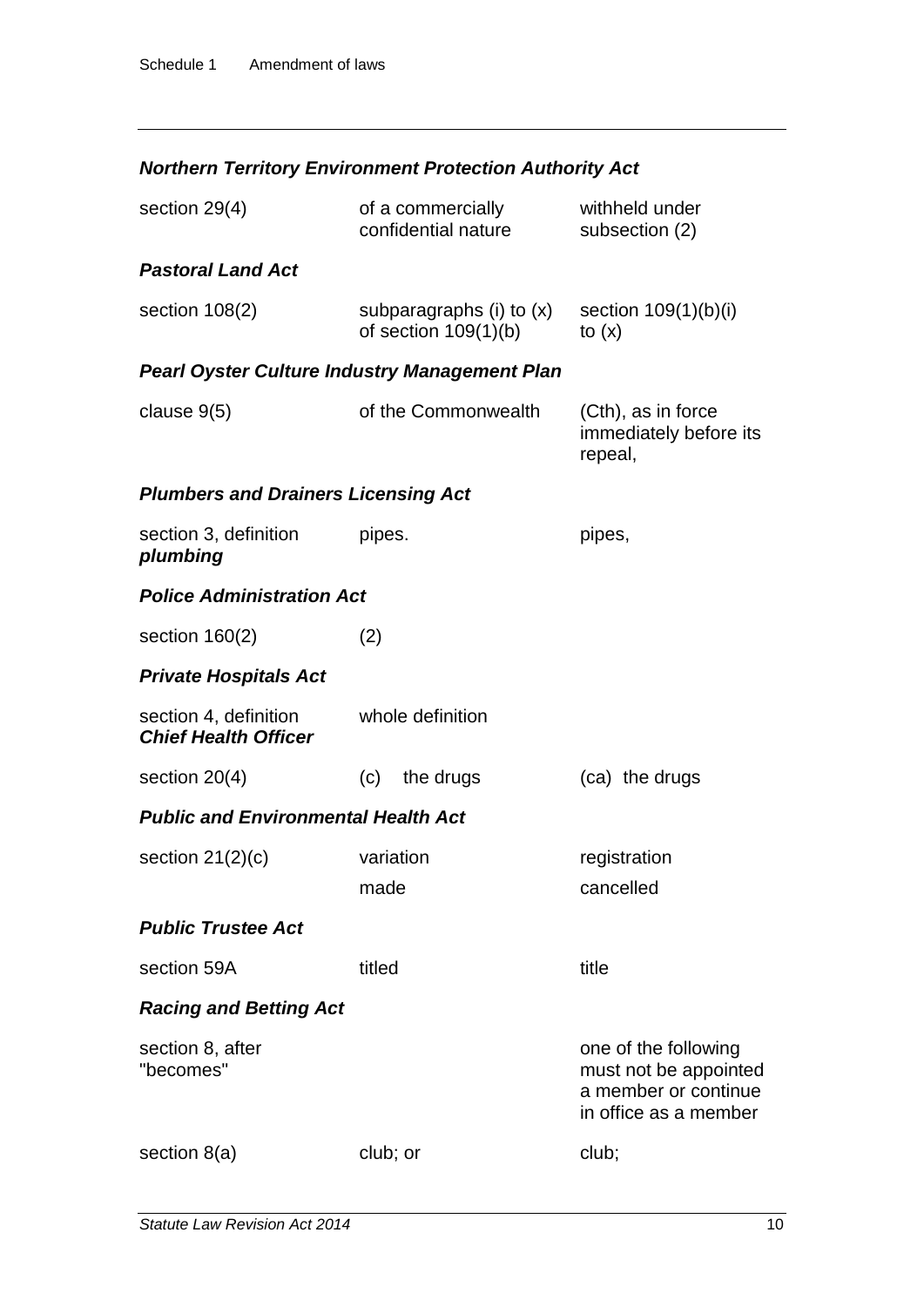| section $8(b)$                                                      | casino; or                             | casino;                                                          |  |
|---------------------------------------------------------------------|----------------------------------------|------------------------------------------------------------------|--|
| section $8(c)$                                                      | all words after "section"              | 43 of the Totalisator<br>Licensing and<br><b>Regulation Act,</b> |  |
| section 8(e)                                                        | trotting,                              | trotting.                                                        |  |
| section 8                                                           | all words from "shall" to<br>"member." |                                                                  |  |
| Rail Safety (National Uniform Legislation) Act                      |                                        |                                                                  |  |
| section 5(1), definition<br>court, paragraph (a)                    | 6                                      | 7                                                                |  |
| section 5(1), definition<br>court, paragraph (b)                    | 9                                      | 10                                                               |  |
| <b>Serious Crime Control Regulations</b>                            |                                        |                                                                  |  |
| regulation $2(a)$                                                   | 2009                                   | 2012                                                             |  |
| <b>Serious Sex Offenders Act</b>                                    |                                        |                                                                  |  |
| section $59(1)$                                                     | offence                                | contravention                                                    |  |
| <b>Stamp Duty Act</b>                                               |                                        |                                                                  |  |
| section 56BE(3),<br>definition <i>proprietor</i> ,<br>paragraph (d) | if $(a)$                               | if paragraphs (a)                                                |  |
| section 86(4)                                                       | end or                                 | end of                                                           |  |
| section 89A(4) and<br>(7)(a)                                        | (2)                                    | (11)(b)                                                          |  |
| section 95(e)                                                       | (6)                                    | (9)                                                              |  |
| section $105(2)(a)$                                                 | section                                | sections                                                         |  |
| Schedule 2, clause 22                                               | within                                 |                                                                  |  |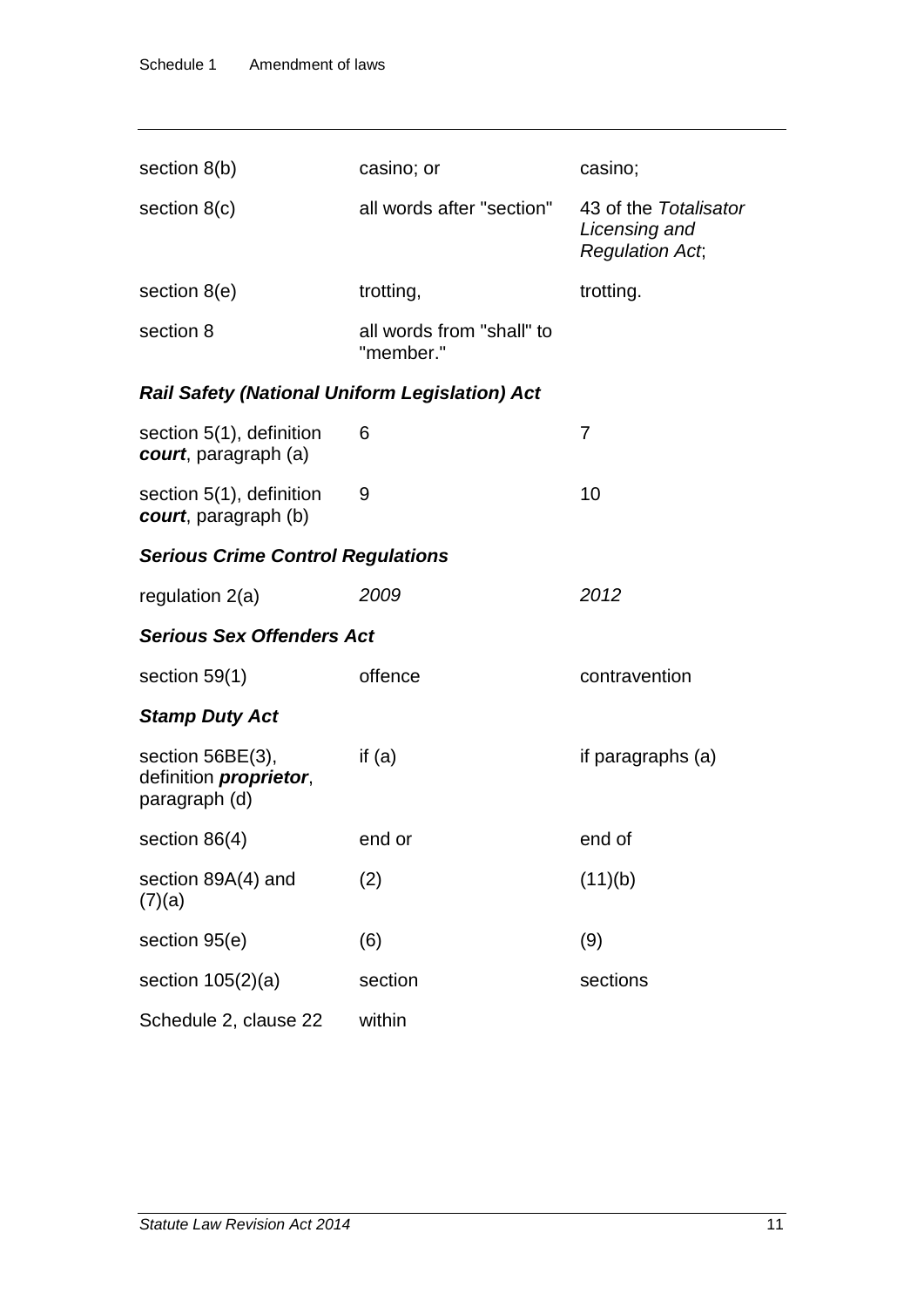### *Status of Children Act*

| section $10(3)$                                         | all words from "Where:"<br>to "annulment"            | If the Supreme Court<br>makes a declaration of<br>paternity under<br>section 11 or of<br>maternity under section<br>12 or revokes such a<br>declaration, the Master<br>must forward a copy of<br>the declaration or<br>revocation |
|---------------------------------------------------------|------------------------------------------------------|-----------------------------------------------------------------------------------------------------------------------------------------------------------------------------------------------------------------------------------|
| <b>Surveillance Devices Act</b>                         |                                                      |                                                                                                                                                                                                                                   |
| section 23(9)                                           | (Interception)                                       | (Interception and<br>Access)                                                                                                                                                                                                      |
| section $29(1)(b)$                                      | an an                                                | an                                                                                                                                                                                                                                |
| <b>Taxation Administration Act</b>                      |                                                      |                                                                                                                                                                                                                                   |
| section 87, definition<br>powers of entry and<br>search | on                                                   | <b>of</b>                                                                                                                                                                                                                         |
| section $102(2)(c)(iii)$                                | <b>Treasury</b>                                      | Agency                                                                                                                                                                                                                            |
|                                                         | <b>Territory Parks and Wildlife Conservation Act</b> |                                                                                                                                                                                                                                   |
| after section 92(2)                                     |                                                      | (2A) A person ceases to<br>be a conservation<br>officer or honorary<br>conservation officer<br>when:                                                                                                                              |
|                                                         |                                                      | (a) the person<br>resigns; or                                                                                                                                                                                                     |
|                                                         |                                                      | (b) the person's<br>appointment is<br>terminated; or                                                                                                                                                                              |
|                                                         |                                                      | (c) the person<br>ceases to meet<br>the criteria<br>necessary for<br>appointment.                                                                                                                                                 |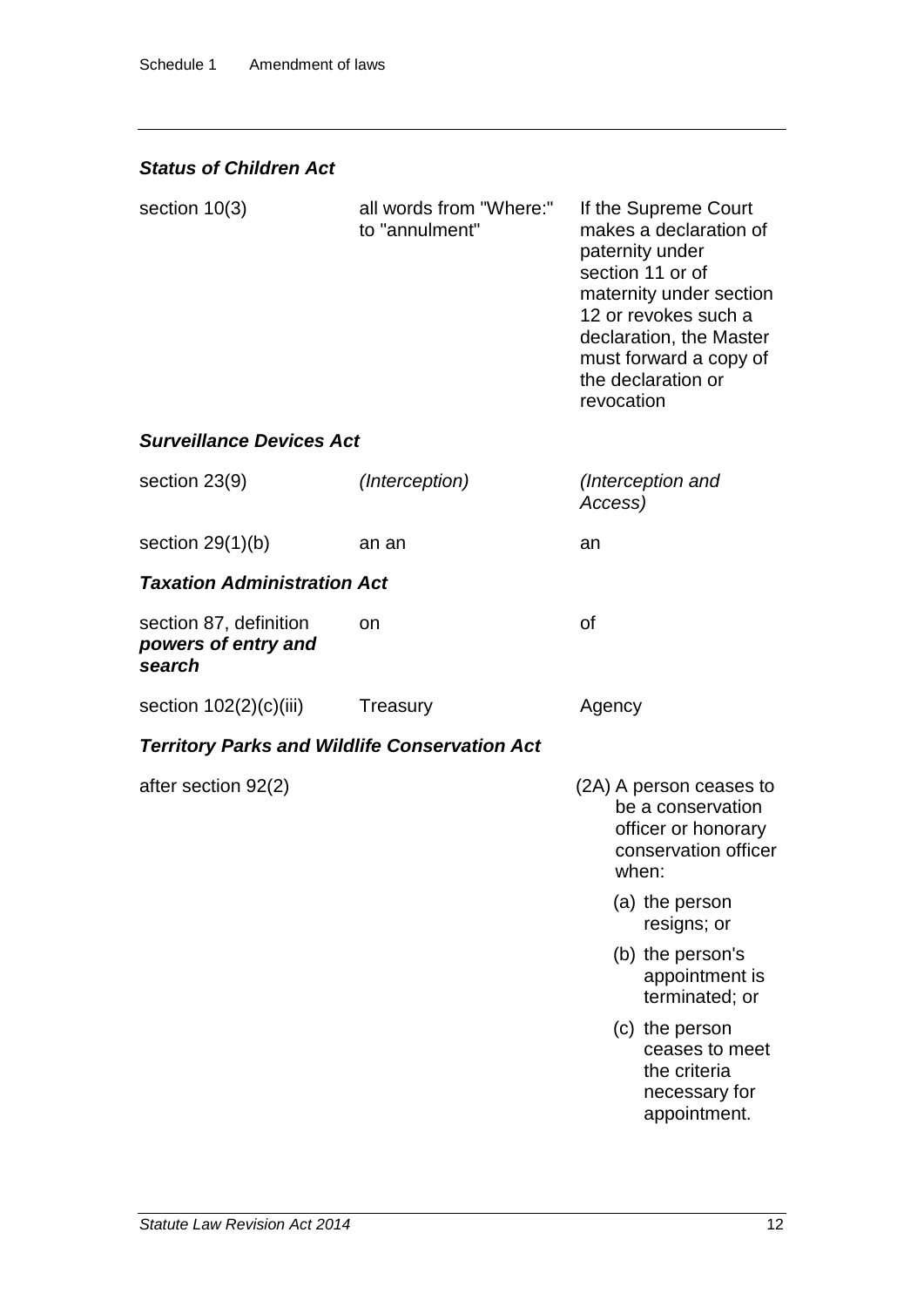| section $123(5)$                        | noxious weed within the<br>meaning of the Noxious<br><b>Weeds Act</b>           | declared weed, as<br>defined in section 4 of<br>the Weeds<br>Management Act,                 |
|-----------------------------------------|---------------------------------------------------------------------------------|----------------------------------------------------------------------------------------------|
|                                         | being declared a<br>noxious                                                     | becoming a declared                                                                          |
| <b>Terrorism (Emergency Powers) Act</b> |                                                                                 |                                                                                              |
| section $21ZI(1)(b)(ii)$                | detained, the other<br>person or one of those<br>other people; and              | detained;                                                                                    |
| after<br>section $21ZI(1)(b)(ii)$       |                                                                                 | the other person or one<br>of those other people;<br>and                                     |
| <b>Traffic Regulations</b>              |                                                                                 |                                                                                              |
| regulation $40(e)$                      | Division 2 of Part 2                                                            | Part 2, Division 2                                                                           |
| regulation $53(2)(c)$                   | Division 3 of Part 2                                                            | Part 2, Division 3                                                                           |
| <b>Transplantation and Anatomy Act</b>  |                                                                                 |                                                                                              |
| section $13(a)$                         | 16A(6)                                                                          | 16A(4)                                                                                       |
| <b>Uncollected Goods Regulations</b>    |                                                                                 |                                                                                              |
| regulation $2(a)(i)$                    | whole subparagraph                                                              | Part 4 of the Alice<br>(i)<br>Springs<br>(Management of<br><b>Public Places)</b><br>By-Laws; |
| regulation $2(b)(iii)$                  | <b>Northern Territory</b><br><b>University</b>                                  | <b>Charles Darwin</b><br>University                                                          |
| <b>Unlawful Betting Act</b>             |                                                                                 |                                                                                              |
| section 18(b)                           | authorized under the<br>Totalizator<br>Administration and<br><b>Betting Act</b> | authorised under the<br><b>Totalisator Licensing</b><br>and Regulation Act                   |
| section 31(2)                           | Totalizator<br>Administration and<br><b>Betting Act</b>                         | <b>Totalisator Licensing</b><br>and Regulation Act                                           |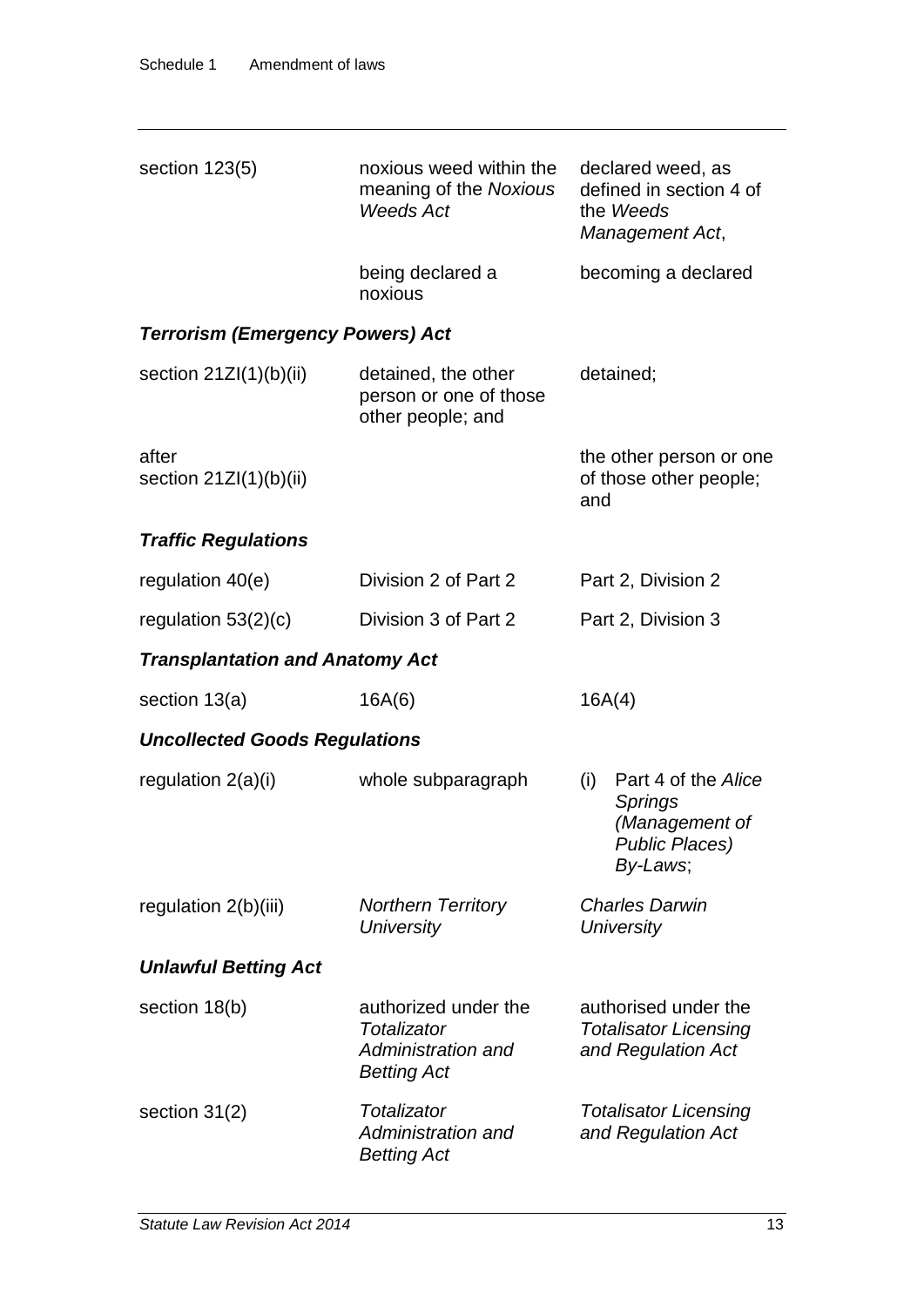#### *Volatile Substance Abuse Prevention Act*

| section 4, definition<br><b>Chief Health Officer</b>                    | whole definition                                                           |          |                                                                                                                                                                                          |
|-------------------------------------------------------------------------|----------------------------------------------------------------------------|----------|------------------------------------------------------------------------------------------------------------------------------------------------------------------------------------------|
| section 32, example                                                     | and Community Welfare Act<br>are laws                                      | is a law |                                                                                                                                                                                          |
| section 42(1), definition<br>community council,<br>paragraph (b)        | whole paragraph                                                            |          | (b) an Aboriginal and<br><b>Torres Strait Islander</b><br>corporation<br>registered under the<br>Corporations<br>(Aboriginal and<br><b>Torres Strait</b><br>Islander) Act 2006<br>(Cth). |
| <b>Waste Management and Pollution Control Act</b>                       |                                                                            |          |                                                                                                                                                                                          |
| section 4(1), definition<br>vehicle                                     | all words from<br>"caravans," to " <i>Marine</i><br>Act."                  |          | caravans; or                                                                                                                                                                             |
|                                                                         |                                                                            | (c)      | an aircraft; or                                                                                                                                                                          |
|                                                                         |                                                                            |          | (d) a vessel as defined<br>in section 8 of<br>Schedule 1 to the<br><b>Marine Safety</b><br>(Domestic<br>Commercial<br><b>Vessel) National</b><br>Law Act 2012<br>(Cth).                  |
| Schedule 2, Part 1,<br>clause 2 and Part 2,<br>clauses 2 and 3          | sewerage                                                                   |          | sewage                                                                                                                                                                                   |
|                                                                         | <b>Waste Management and Pollution Control (Administration) Regulations</b> |          |                                                                                                                                                                                          |
| Schedule 2                                                              | Sewerage                                                                   |          | Sewage                                                                                                                                                                                   |
|                                                                         | paints                                                                     | paints,  |                                                                                                                                                                                          |
| <b>Workers Rehabilitation and Compensation Act</b>                      |                                                                            |          |                                                                                                                                                                                          |
| Schedule 1A,<br>clause $2(1)$ , $(2)(a)$ and<br>(b), $(3)$ and $(4)(a)$ | Petroleum Act                                                              |          | Petroleum and<br>Greenhouse Gas<br>Storage Act                                                                                                                                           |

and (b)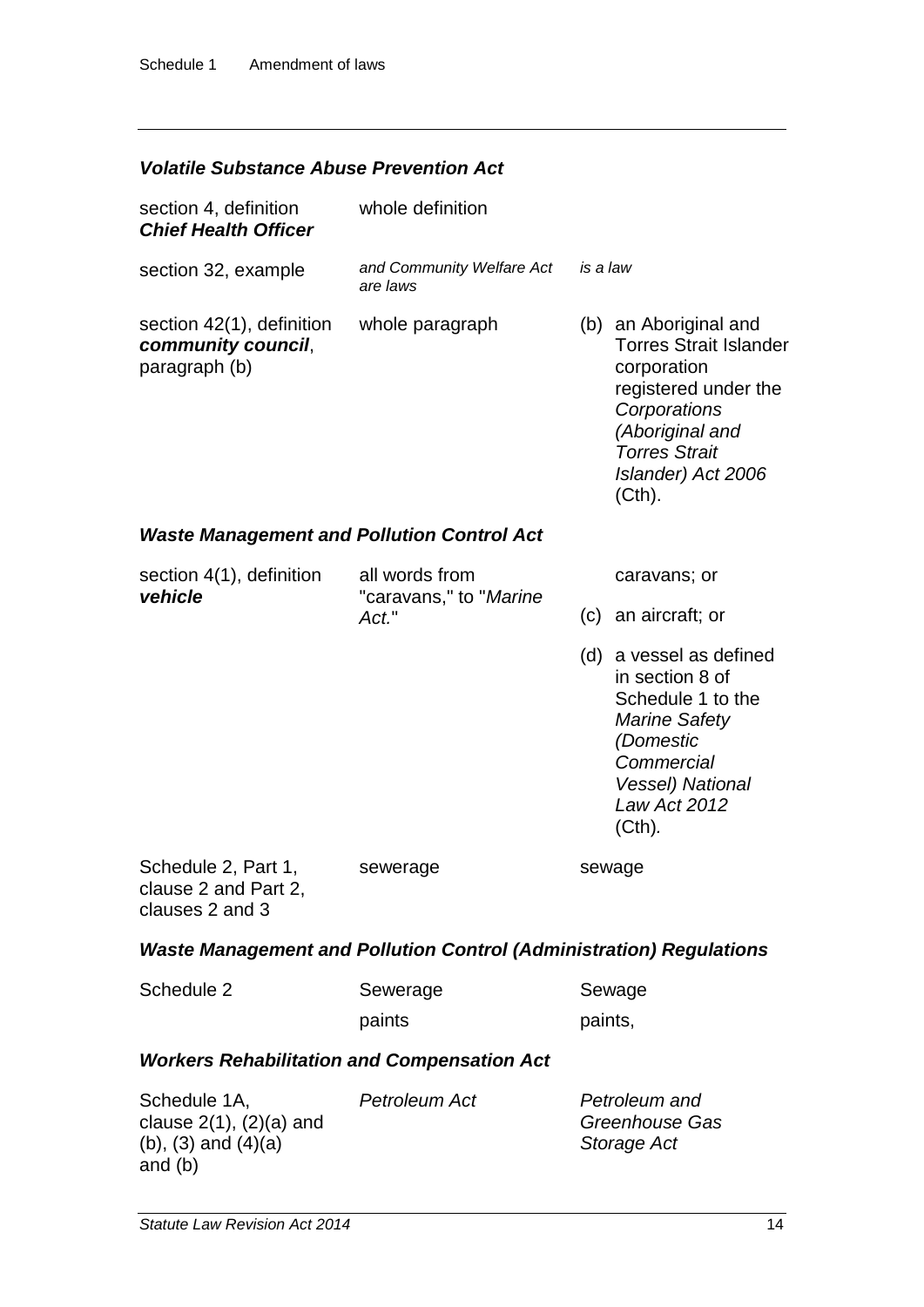# **Schedule 2 Laws repealed**

| <b>Amendment of Alice Springs (Control of Public</b>                           | Subordinate Legislation                   |
|--------------------------------------------------------------------------------|-------------------------------------------|
| Places) By-laws                                                                | No. 18 of 1992                            |
| <b>Amendments of Alice Springs (Control of Public</b>                          | Subordinate Legislation                   |
| Places) By-laws                                                                | No. 19 of 1992                            |
| Amendments of Alice Springs (Control of Public                                 | Subordinate Legislation                   |
| Places) By-laws                                                                | No. 20 of 1993                            |
| Amendments of Alice Springs (Control of Public                                 | Subordinate Legislation                   |
| Places) By-laws                                                                | No. 32 of 1993                            |
| <b>Amendment of Alice Springs (Control of Public</b>                           | Subordinate Legislation                   |
| Places) By-laws                                                                | No. 42 of 1994                            |
| Amendments of Alice Springs (Control of Public                                 | Subordinate Legislation                   |
| Places) By-laws                                                                | No. 64 of 2002                            |
| Amendments of Alice Springs (Todd Mall) By-laws                                | Subordinate Legislation<br>No. 65 of 2002 |
| Care and Protection of Children (Children's                                    | Subordinate legislation                   |
| Services) Regulations 2009                                                     | No. 12 of 2009                            |
| Care and Protection of Children (Children's                                    | Subordinate legislation                   |
| Services) Amendment Regulations 2011                                           | No. 4 of 2011                             |
| <b>New Tax System Price Exploitation Code</b><br>(Northern Territory) Act 1999 | Act No. 42 of 1999                        |
| Petroleum Products Subsidy Ordinance 1965                                      | Ordinance No. 25<br>of 1965               |
| <b>Petroleum Products Subsidy Ordinance</b>                                    | Ordinance No. 62                          |
| (No. 2) 1965                                                                   | of 1965                                   |
| Petroleum Products Subsidy Ordinance 1969                                      | Ordinance No. 49<br>of 1969               |
| Petroleum Products Subsidy Ordinance 1973                                      | Ordinance No. 70<br>of 1973               |
| Petroleum Products Subsidy Ordinance 1977                                      | Ordinance No. 32<br>of 1977               |